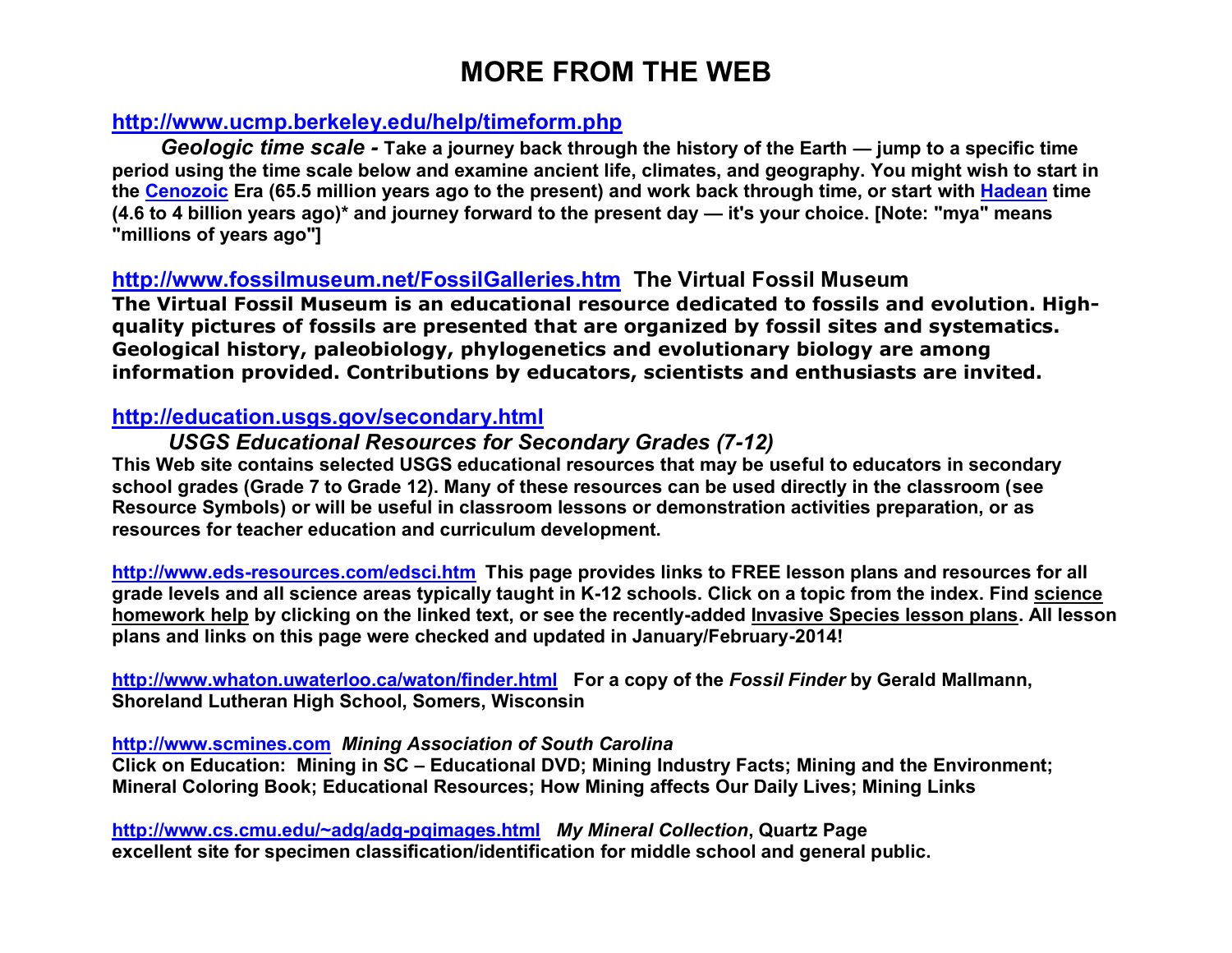**www.minimegeology.com** *Mini Me Geology* **Rock & Mineral Kits for kids, classroom and home school – Ask a Geologist – How to Use a hand lens, streak plate and the Mohs Scale – print free rock & mineral I.D. flow charts – samples of e-books – rock, mineral & geology crossword & word find puzzles**

#### **geology.about.com** *The Complete Guide to Geoscience*

**Comprehensive site for both teachers and students grades 5-12**

**Identification Tables of rocks, minerals and fossils via master list of photographs; How to Read Geologic Maps; Landforms and Geologic Features; Earthquakes, Volcanoes and Other Natural Hazards; History and Origin of Geochemistry; How to Look at a Rock Like a Geologist. . .**

**Readers Recommend: Identify Almost Any Rock with This Table; Use This Master Index of Rock Pictures; See the Densities of the Most common Rock Types; The Most Common Green Minerals in Nature; What to Know About Igneous Rocks**

## **42explore.com/rocks.htm Lots of great links here.**

**Before You Buy a Rock Collection http://geology.about.com/library/products/aabyb-rockcollections.htm Rock Cycle http://www.cotf.edu/ete/modules/msese/earthsysflr/rock.html**

## **http://www.minerals.net/ Guide to rocks, minerals and gemstones.**

**free informational and educational guide to rocks, minerals, gemstones, and jewelry. This site has been providing detailed information and photos of hundreds of mineral and gemstone since 1997 and is one of the leading education resources on minerals and gemstones.**

**http://www.rocksforkids.com Rockhounding as a Hobby; How Rocks & Minerals Are Formed; Identification of Minerals; Uses of Rocks & Minerals; Website Links & Print Resources; Picture Gallery and Collecting Sites**

**http://www.uky.edu/KGS/education/ From Kentucky Geological Survey Educational resources for K-16**

## **http://www.dnr.sc.gov/geology/Education.htm From S.C. Geological Survey**

**The S.C. Geological Survey developed an Earth Science Education Series that meets South Carolina Science Academic Standards set forth by the Department of Education.**

**Multi-slide presentations are available as Adobe PDF** 

**Page-size Handouts and Posters are in PDF format.** 

**A CD-ROM of this information is available by request.** 

**Classroom Posters listed below are FREE for teachers, please inquire.**